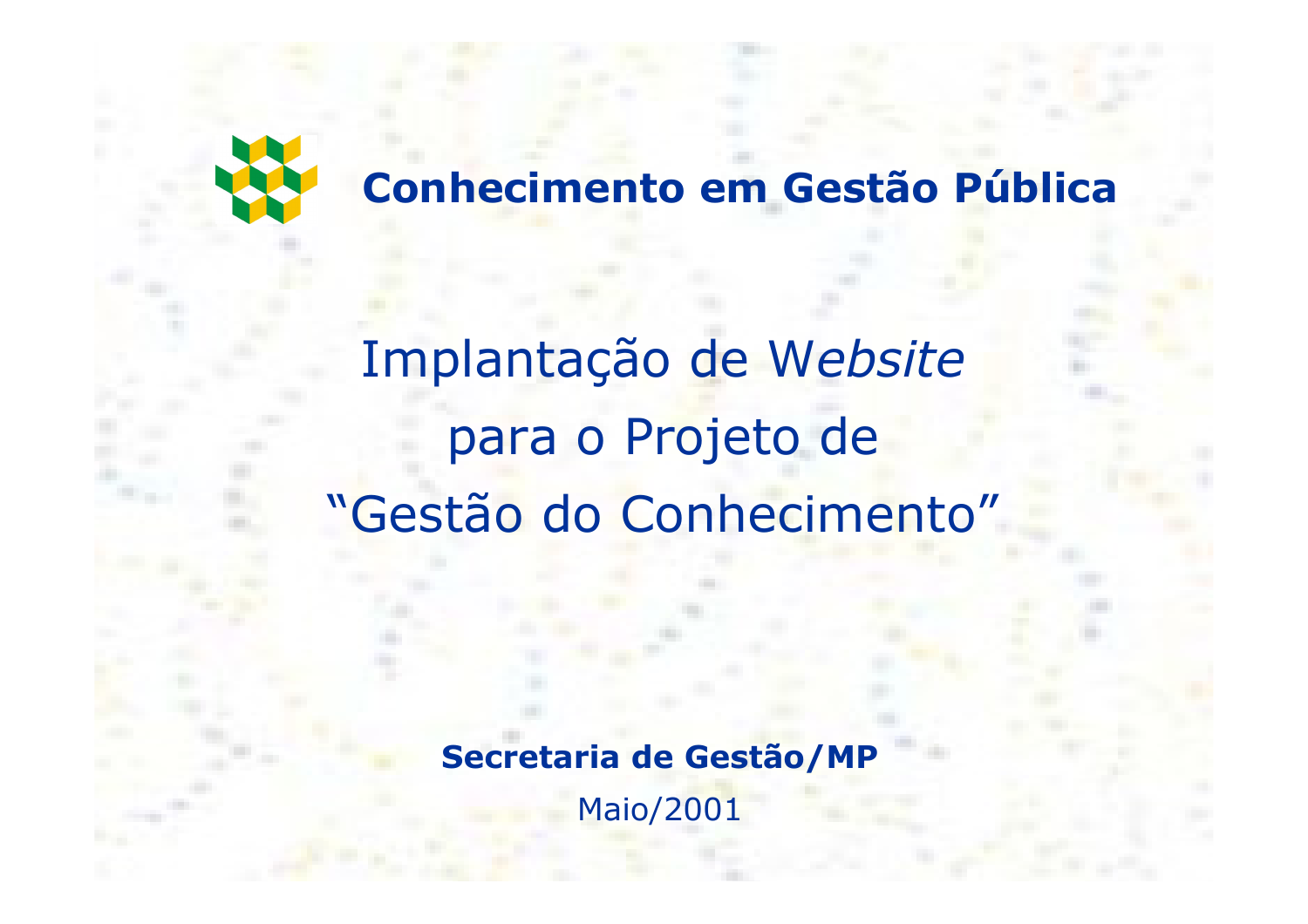

A High Performing Organization is...

... a group of people who are continually enhancing their capacity to create the results they want. This statement has two parts to it: One, you have to know what you want to create, so you are continually reflecting on your sense of purpose, vision. And secondly, you have to be continually developing the capability to move in that direction."

Peter Senge, 1990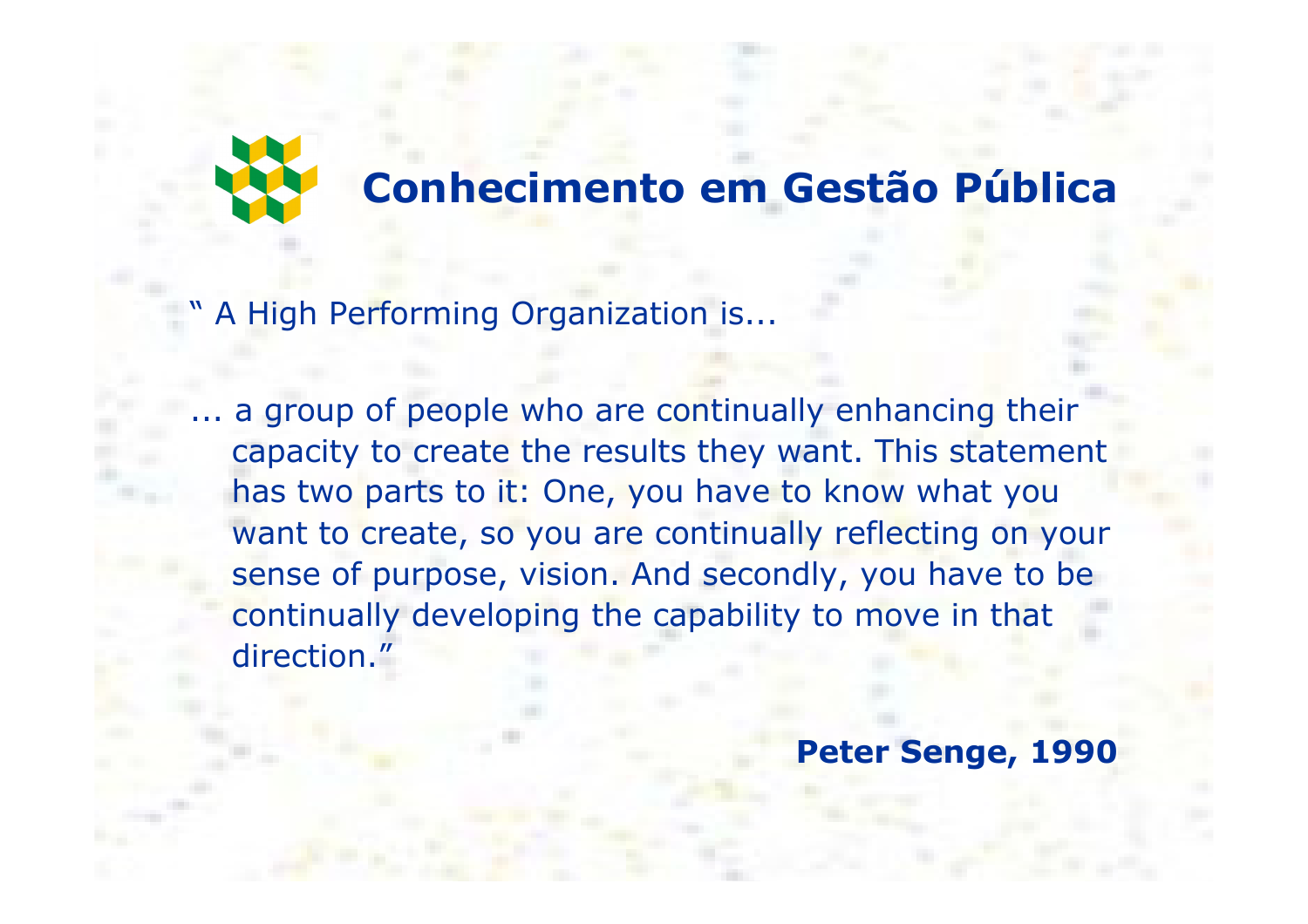

**ROTEIRO: --** Objetivo - Histórico **Recursos para Usuários** 

<del>···</del> Ferramentas de Administração

-Situação Atual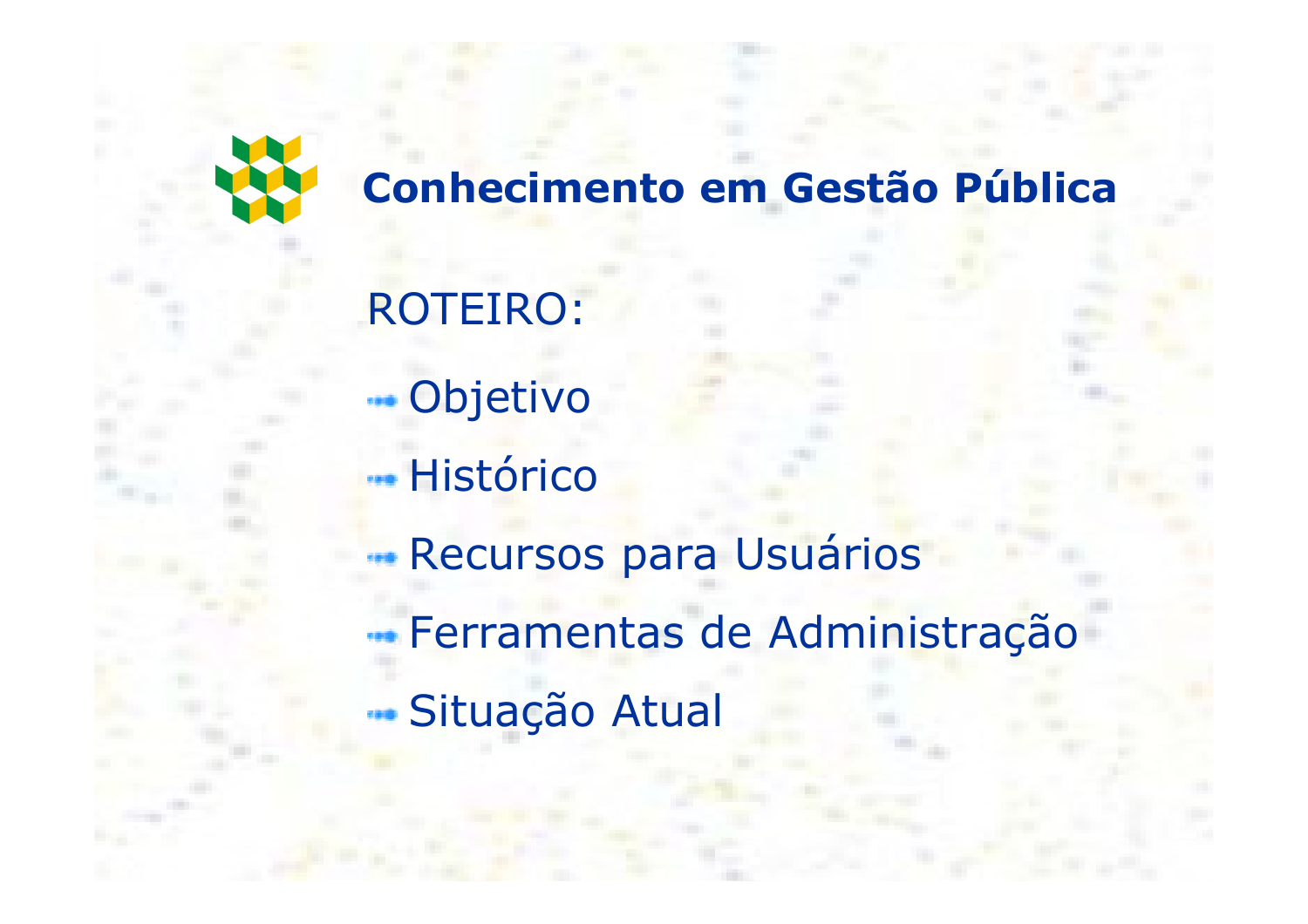

## **OBJETIVO**

Promover a divulgação nacional de forma mais rápida e mais ampla de idéias, informações e conhecimento sobre Gestão Pública Empreendedora, além de oferecer um fórum interativo para o intercâmbio de melhores práticas e experiências exitosas.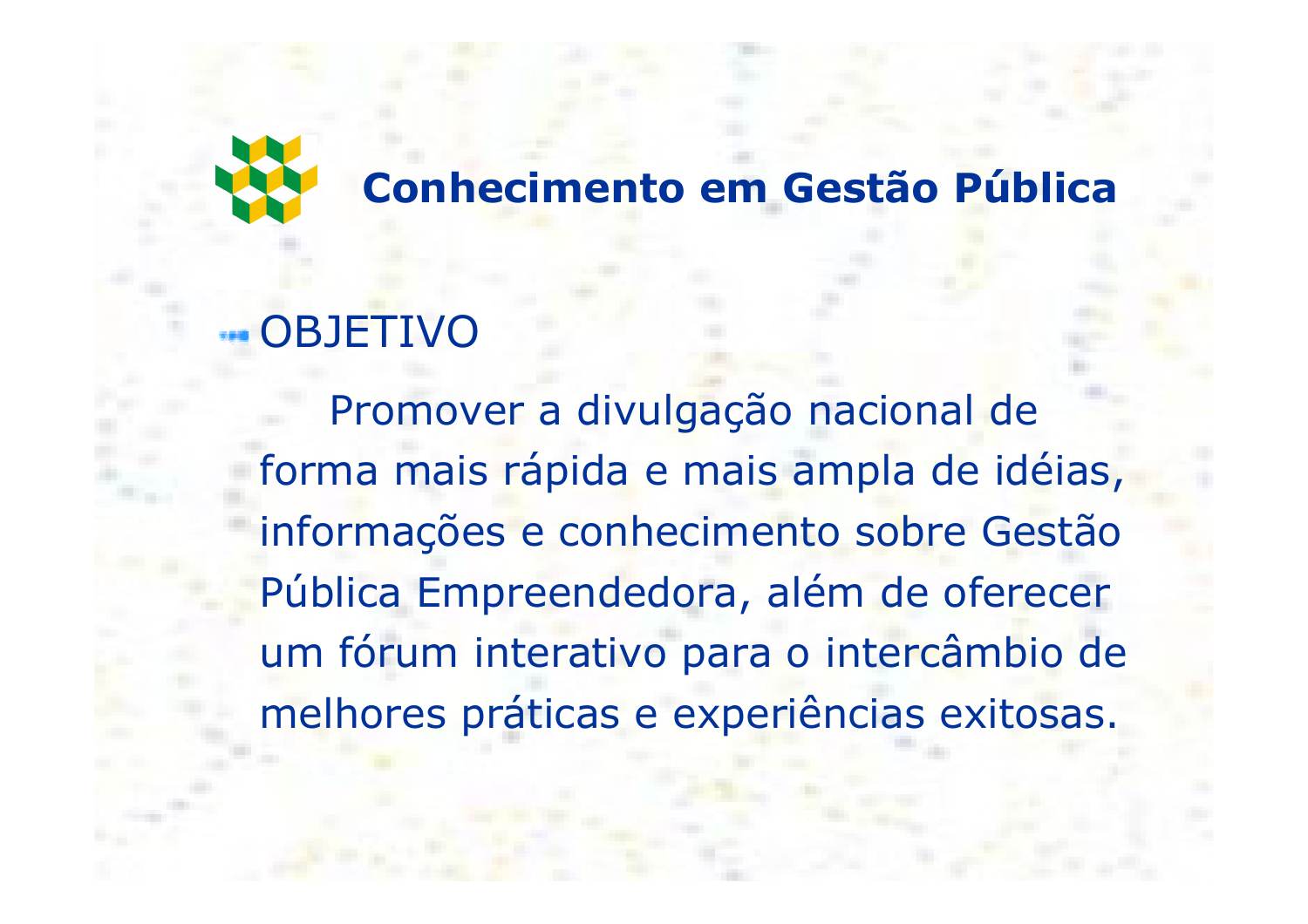

HISTÓRICO (1/3) **II Fórum Global** interligação websites continuidade E-mail **Eleições Municipais 2000** Diálogo Público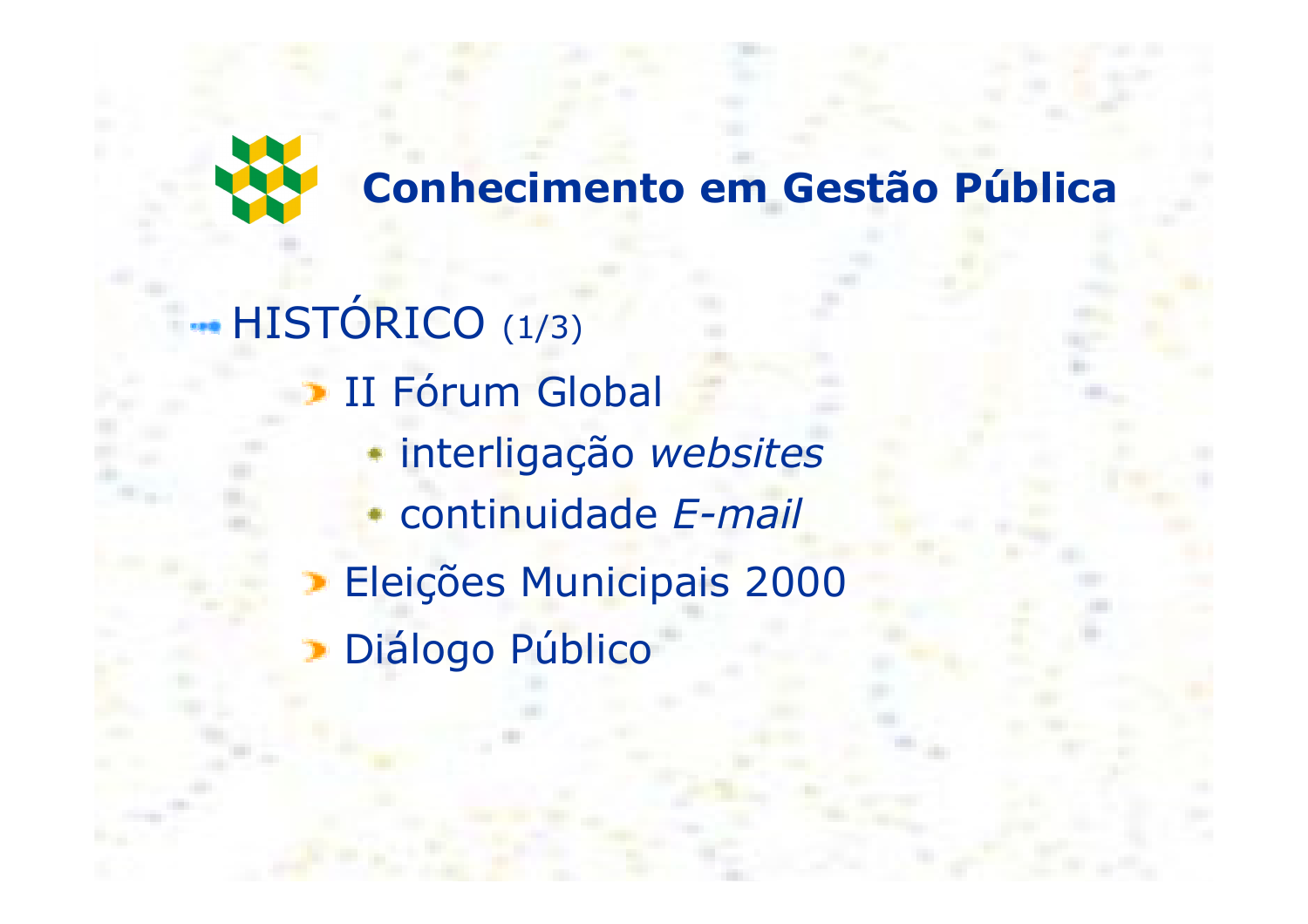

## HISTÓRICO (2/3) Sist. Inform. Gerenciais/SEGES automação procedimentos rapidez no acesso sistematização integração armazenagem e distribuição aprendizagem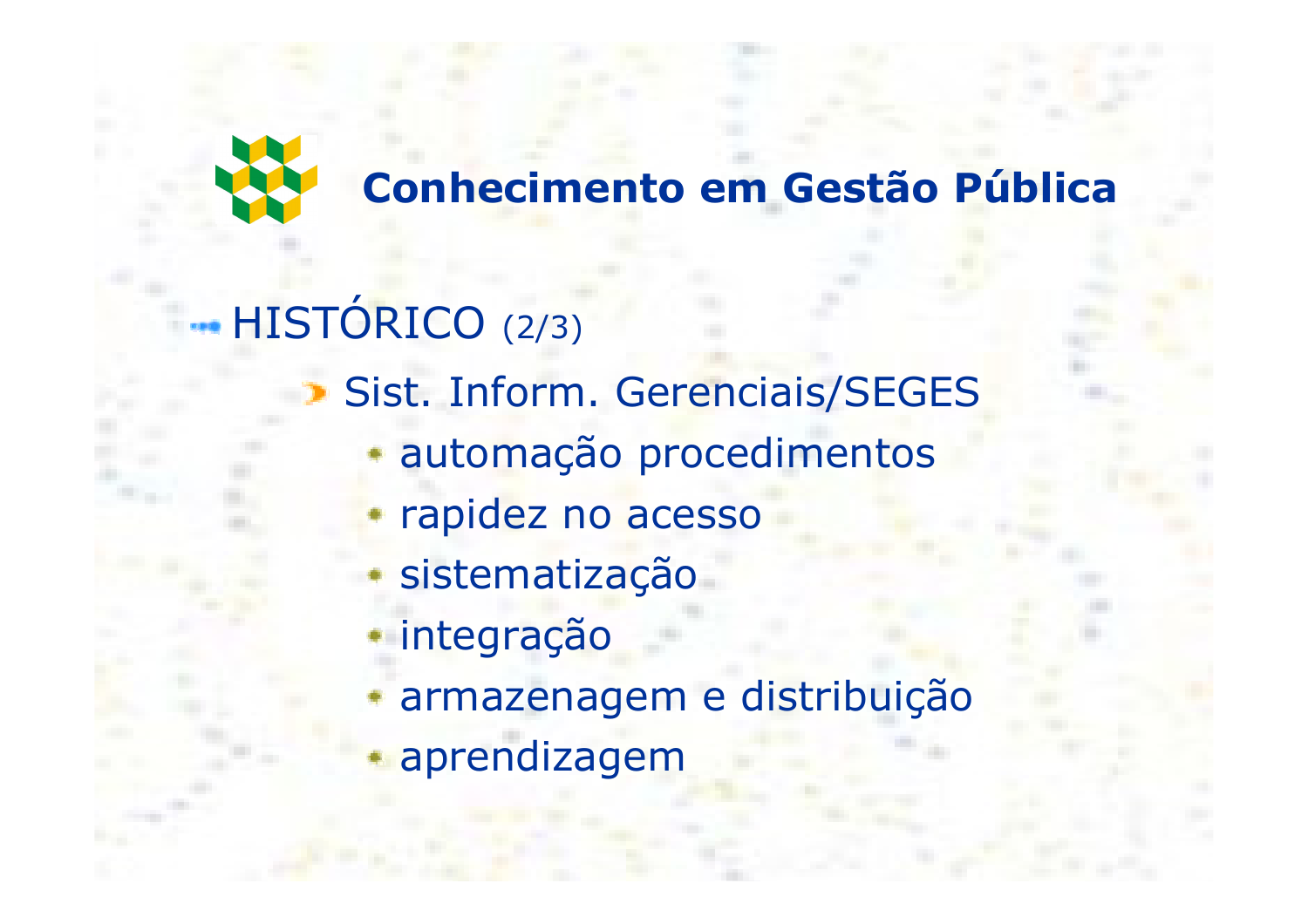

# HISTÓRICO (3/3)

- Conhecimento em Gestão Pública
	- **SEGES e seus Programas**
	- Escolas de Governo
	- Governo Eletrônico
	- Administração Pública Federal,
		- **Estadual e Municipal**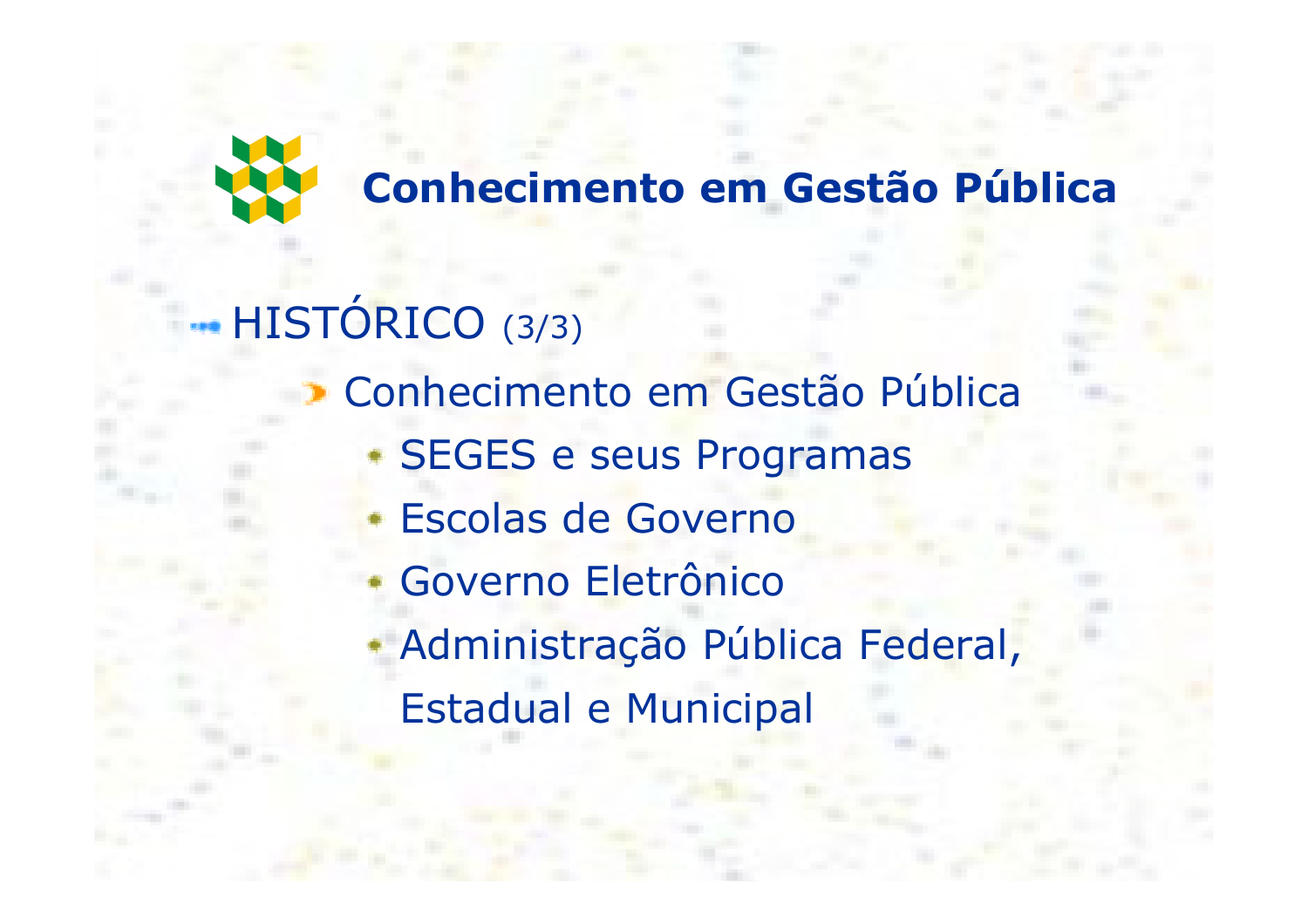

-RECURSOS para USUÁRIOS (1/4) Busca de Conhecimento\* Categoria e Sub-categoria Título, Autor, País e Ano Palavra-chave Resumo "Destaques"

\*Documentos, Bibliografia, Notícias e Links Relacionados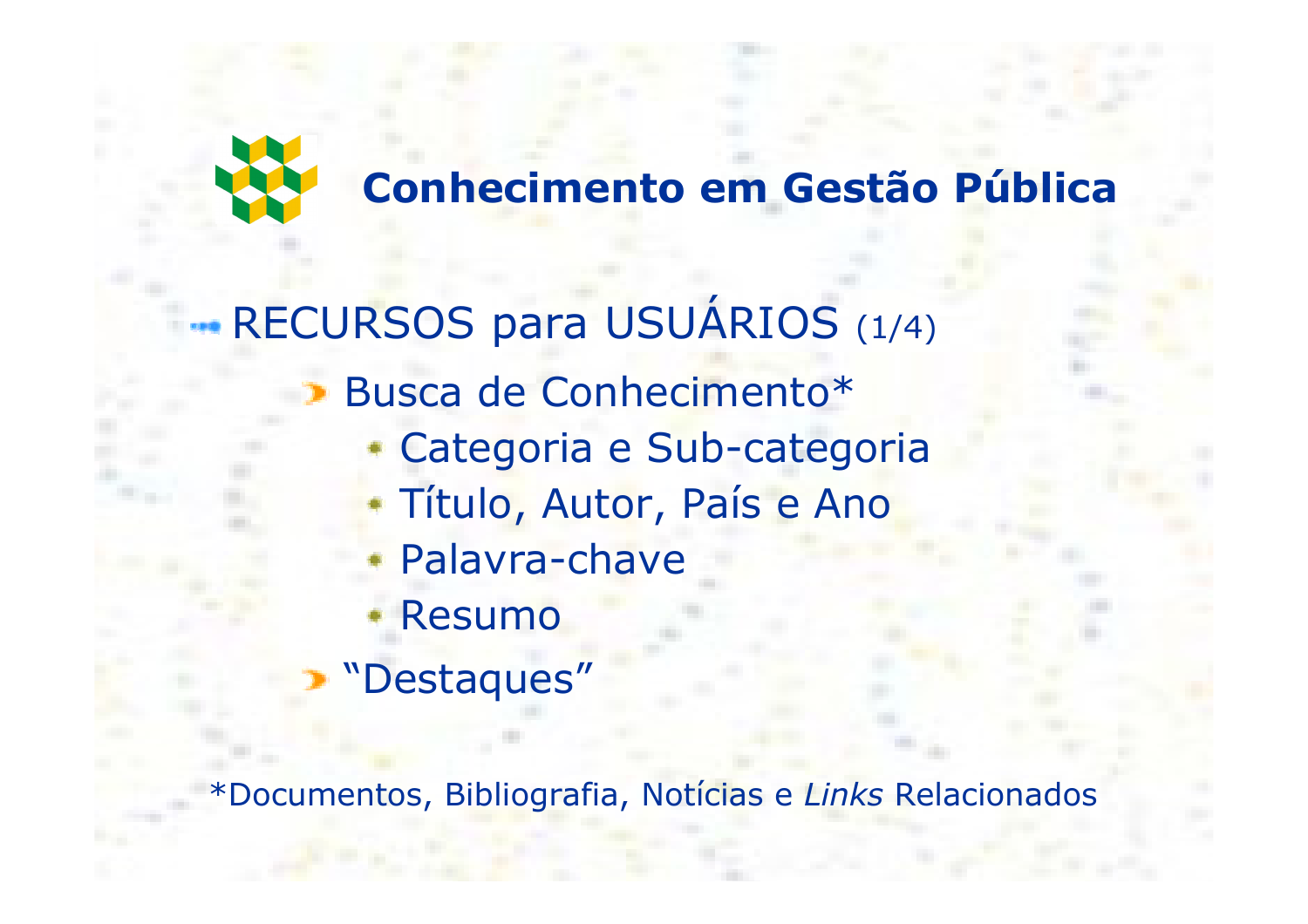

-RECURSOS para USUÁRIOS (2/4) Programas e Recursos Links Relacionados • Municipais, Nacionais e **Internacionais Eventos** 

Inscrição em Newsletter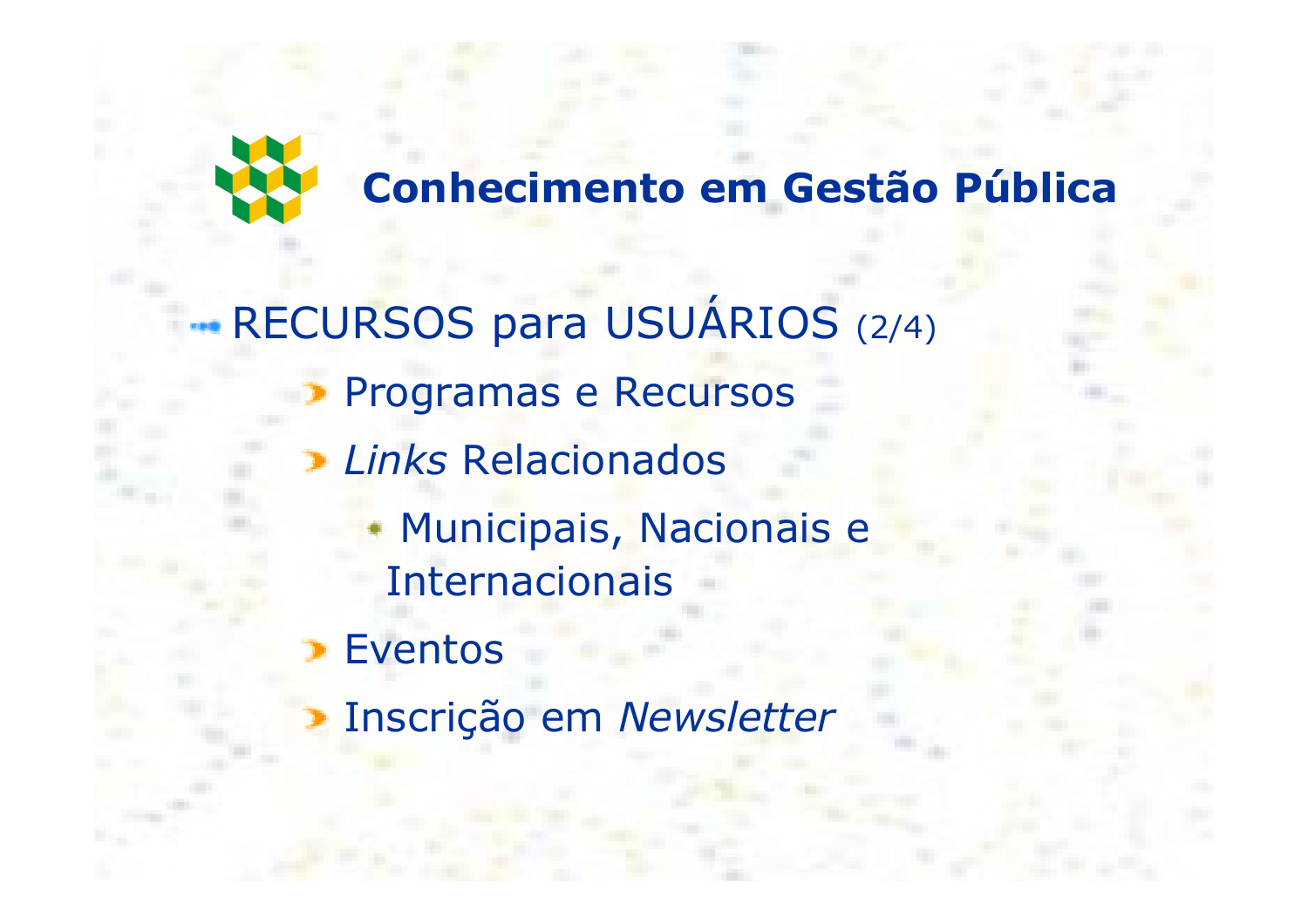

# RECURSOS para USUÁRIOS (3/4) **Fale Conosco** Mapa do Website

- > Fóruns de Discussão
- Chat
- **Enquete**
- "Deu na Mídia"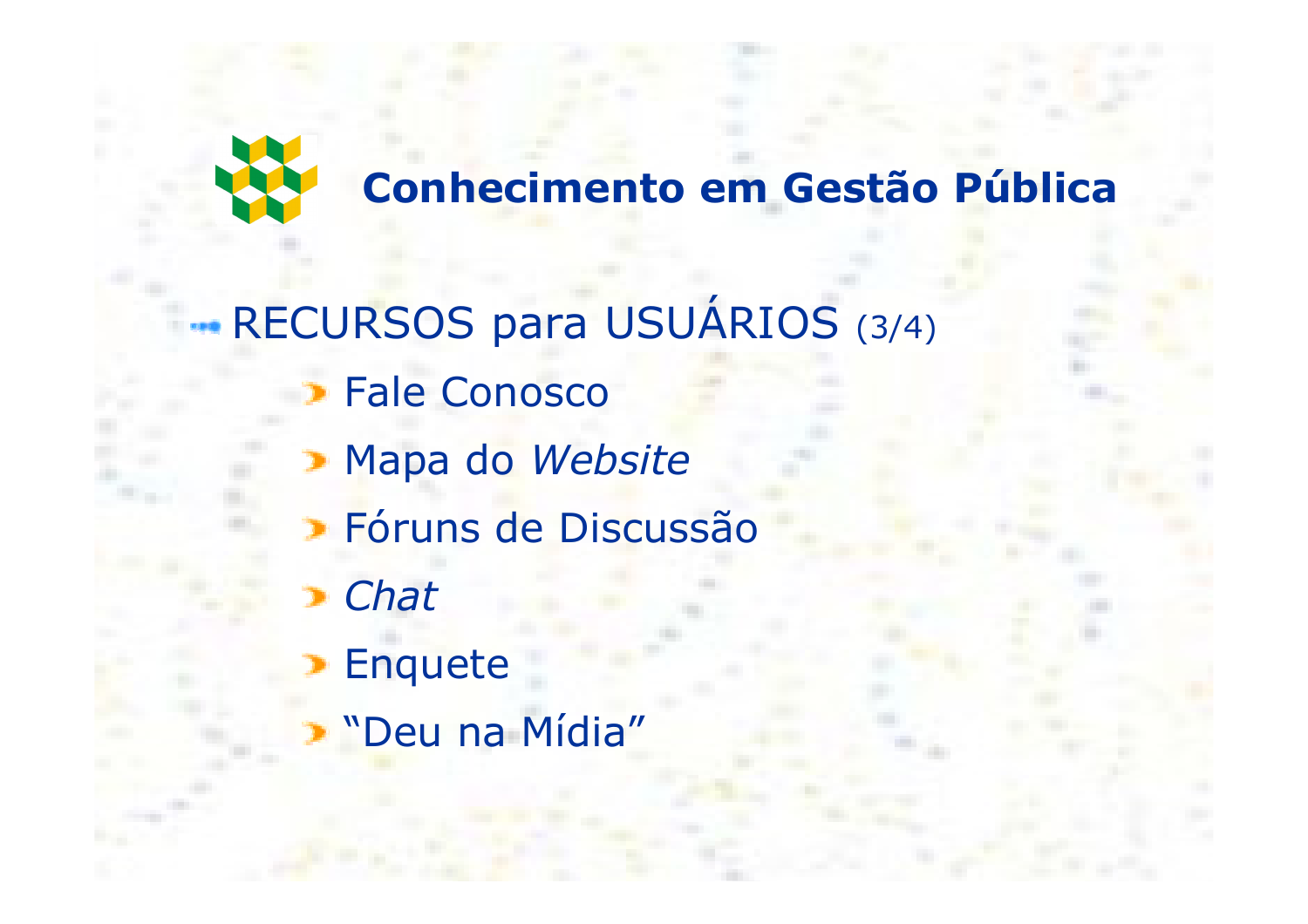

-RECURSOS para USUÁRIOS (4/4) Privacidade e Segurança "Indicadores" de conteúdo e padrões de serviço (mensal) Opinião Design, Navegação, Busca etc Recomende! Problemas?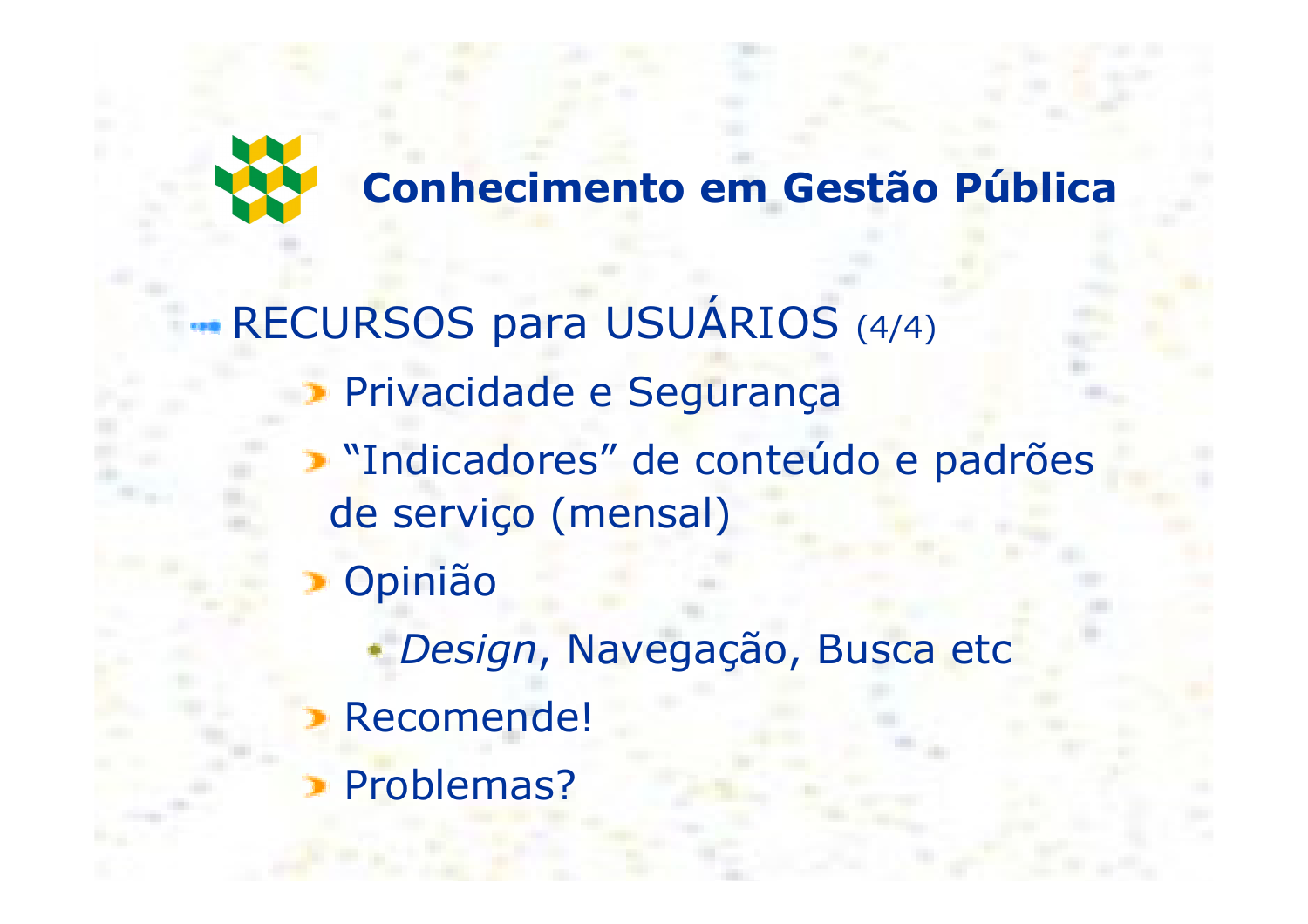

## - FERRAMENTAS DE ADMINISTRAÇÃO Aplicação para Cadastramento de Conteúdo, Destaques etc Aplicação para Mala-Direta Caixa de E-mail Dedicada ¿Estatísticas de Acesso a Conteúdo? ¿Relatórios de Gerência de Conteúdo?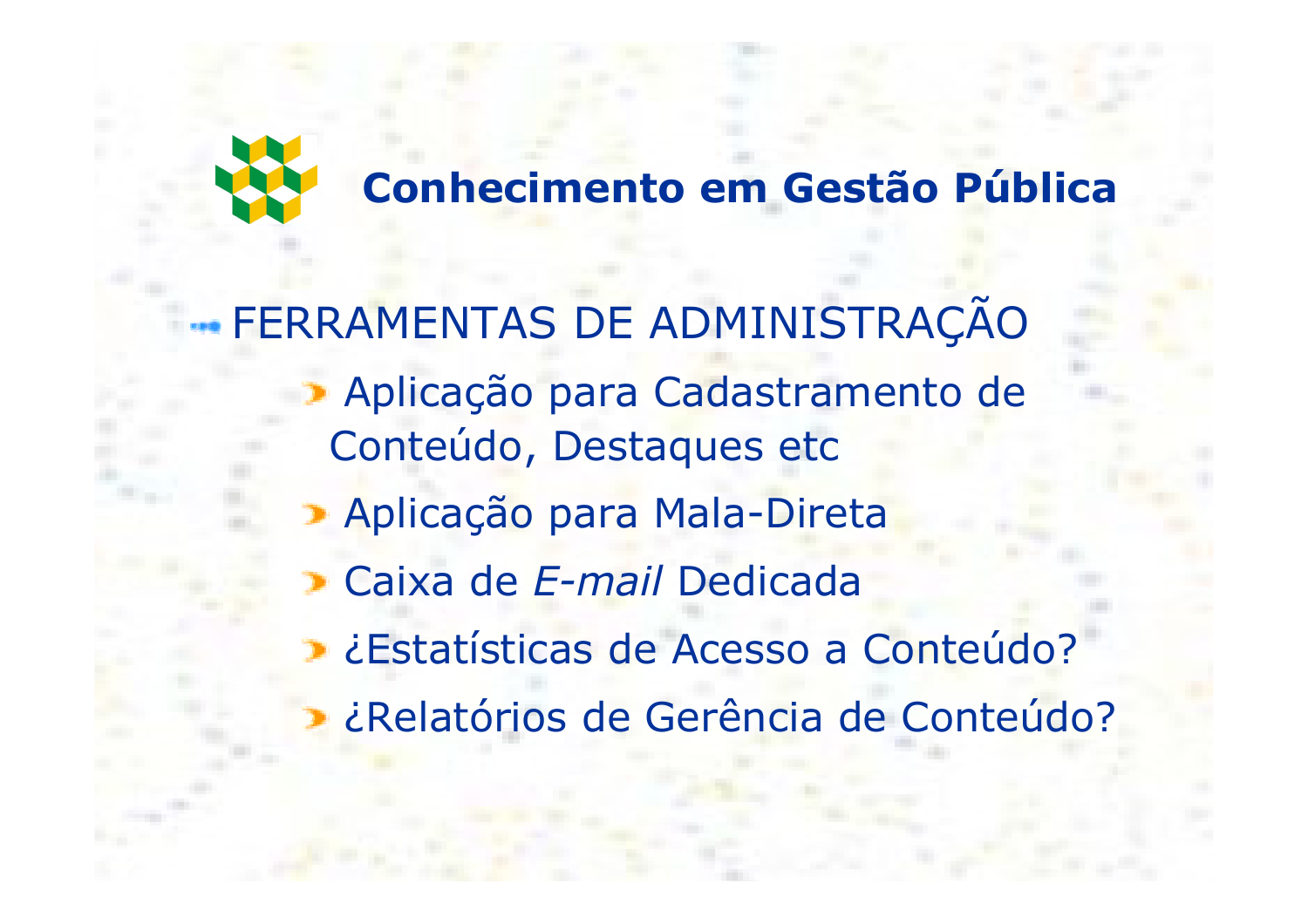

## -SITUAÇÃO ATUAL

- Parceria TI: CGMI/MP
- **Indicadores**
- Escopo?
- Tutores/Responsabilidades?
- Parceiros?
- K-Next?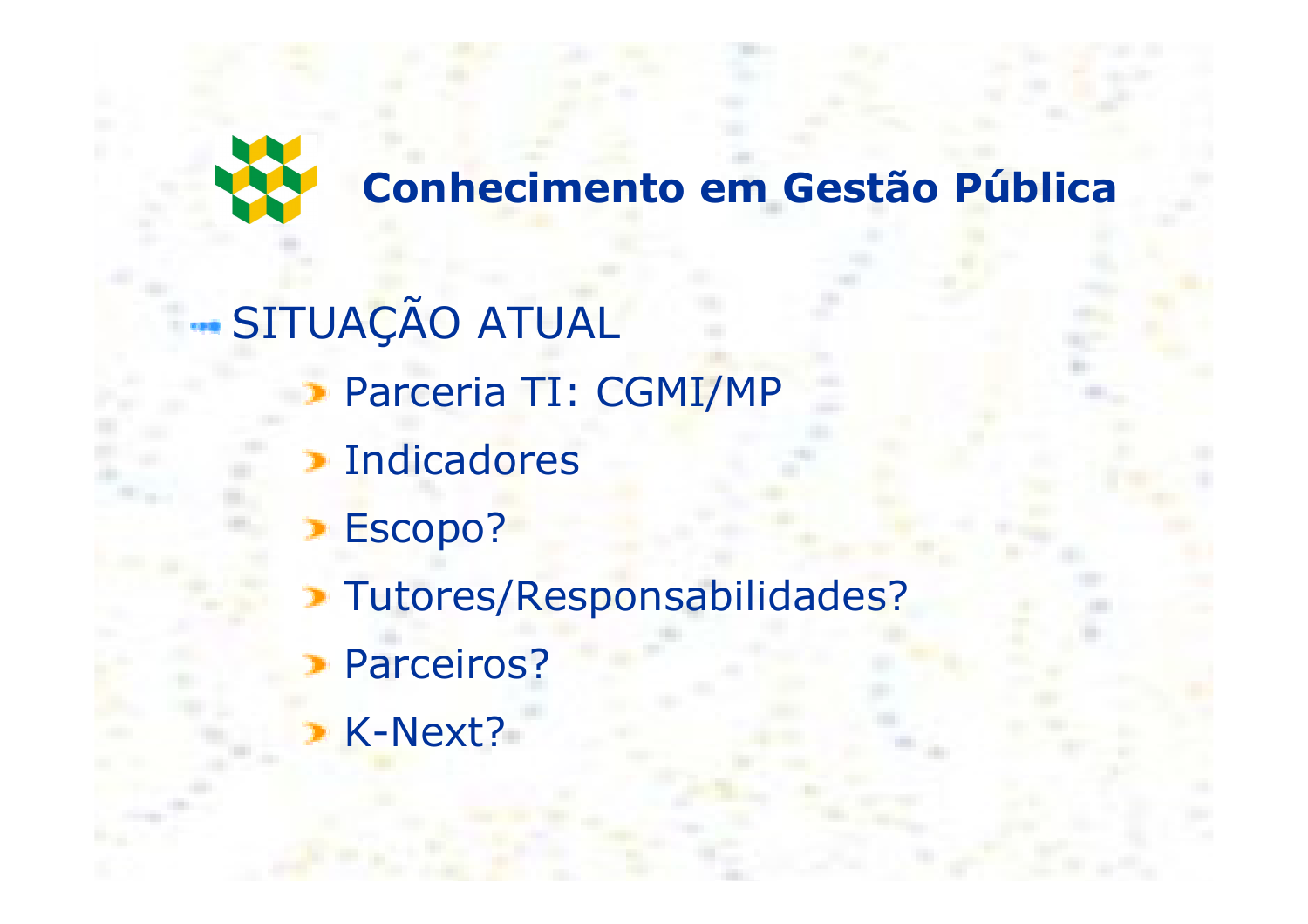

"A Internet não surge somente como uma nova tecnologia da informação, mas também como uma nova forma de organização da economia e da sociedade como um todo, num processo de desconstrução e reconstrução incessantes"

**Manuel Castells**